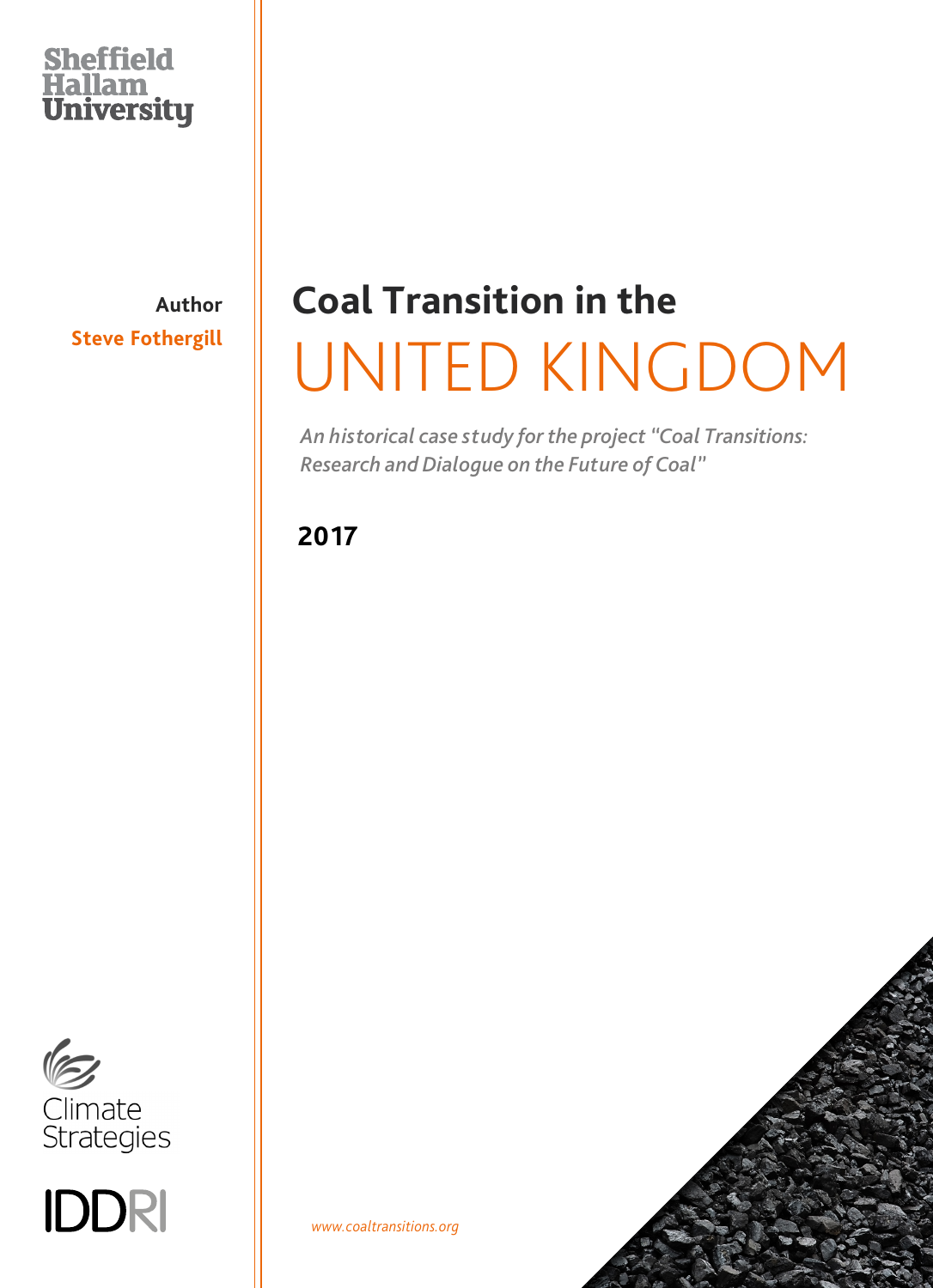## **Coal Transition in the** United Kingdom

*An historical case study for the project "Coal Transitions: Research and Dialogue on the Future of Coal"*

*This is one of the 6 country case-studies commissioned to collect experience on past coal transitions. The 6 countries are: Czech Republic, the Netherlands, Poland, Spain, UK, USA. Their role in the Coal Transitions project was to provide background information for a Synthesis Report for decision makers, and provide general lessons for national project teams to take into account in developing their coal transitions pathways for the future.*

*A project funded by the KR Foundation*

#### *Author*

*Steve Fothergill, Centre for Regional Economic and Social Research, Sheffield Hallam University, UK*

#### *Cite this report as*

*Steve Fothergill (2017), Coal Transition in the United Kingdom, IDDRI and Climate Strategies.*

| <b>Summary</b> 23 and 24 and 26 and 26 and 26 and 26 and 26 and 27 and 27 and 27 and 27 and 27 and 27 and 27 and 27 and 27 and 27 and 27 and 27 and 27 and 27 and 27 and 27 and 27 and 27 and 27 and 27 and 27 and 27 and 27 and 27 |  |
|-------------------------------------------------------------------------------------------------------------------------------------------------------------------------------------------------------------------------------------|--|
| The long decline in UK coal production <b>Exercise Constant Constant Constant Constant Constant Constant Constant</b>                                                                                                               |  |
|                                                                                                                                                                                                                                     |  |
|                                                                                                                                                                                                                                     |  |
| Has coalfield regeneration worked? 400 million worked and the summary state of the state of the state of the s                                                                                                                      |  |
|                                                                                                                                                                                                                                     |  |

#### *Contact information*

*Oliver Sartor, IDDRI,* [oliver.sartor@iddri.org](mailto:oliver.sartor@iddri.org) *Thomas Spencer, IDDRI,* [thomas.spencer@iddri.org](mailto:thomas.spencer@iddri.org) *Andrzej Błachowicz, Climate Strategies,* [andrzej.blachowicz@climatestrategies.org](mailto:andrzej.blachowicz@climatestrategies.org)

#### *Copyright © 2017 IDDRI and Climate Strategies*

IDDRI and Climate Strategies encourage reproduction and communication of their copyrighted materials to the public, with proper credit (bibliographical reference and/or corresponding URL), for personal, corporate or public policy research, or educational purposes. However, IDDRI and Climate Strategies copyrighted materials are not for commercial use or dissemination (print or electronic). Unless expressly stated otherwise, the findings, interpretations, and conclusions expressed in the materials are those of the various authors and are not necessarily those of IDDRI's board or Climate Strategies Board/Secretariat.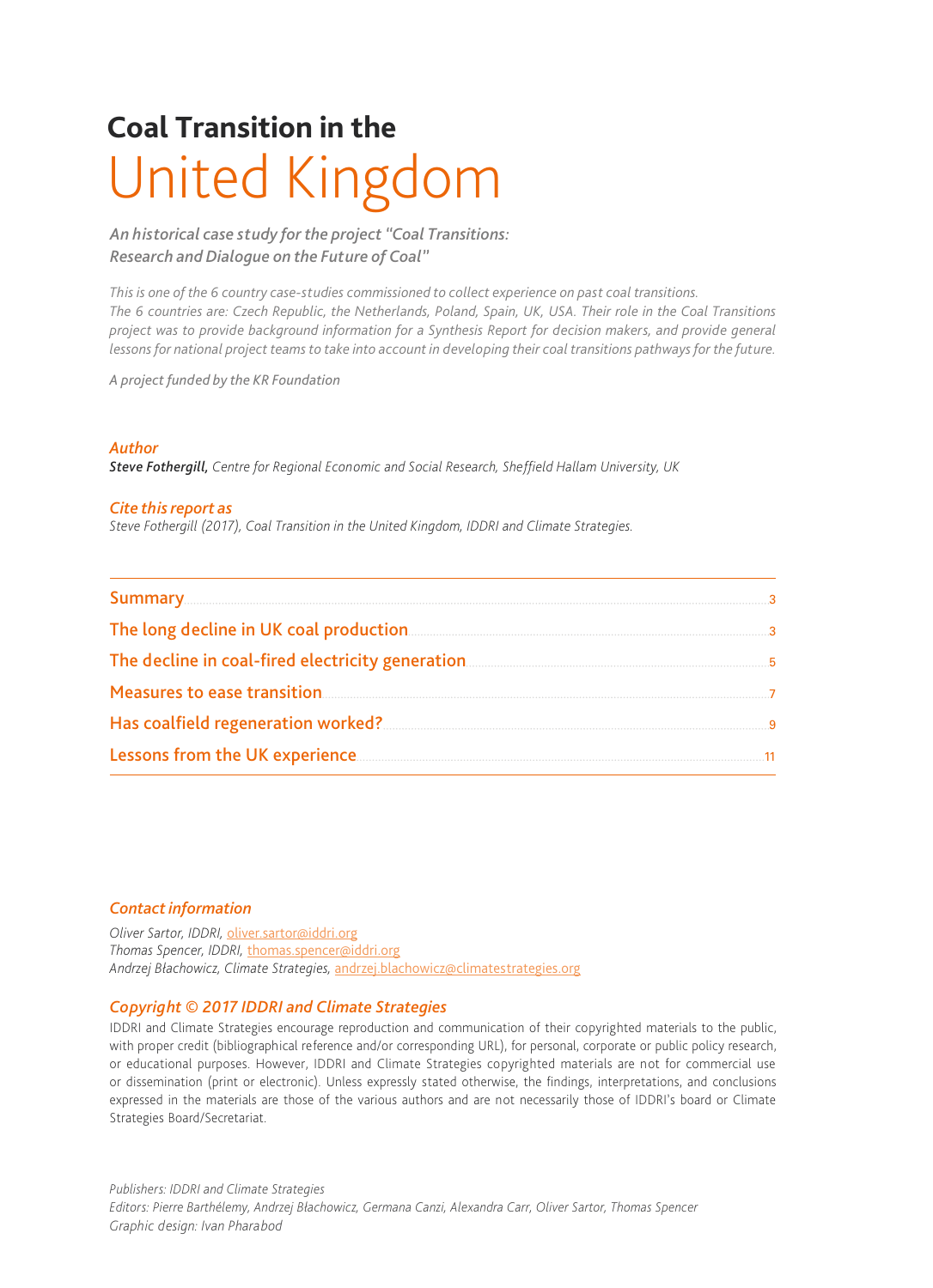#### <span id="page-2-0"></span>**Summary**

The UK has virtually completed its move away from the production and use of coal – an astonishing transformation for an economy that once relied overwhelmingly on coal power. This is however a transformation that was never really 'planned' and the move away from coal started long before concerns about climate change achieved political prominence.

Until as late as November 2015, for example, there was no government commitment to phase out coal in UK electricity generation. But it was already happening, and some of the most rapid change was actually in 2016, triggered in particular by the impact of a 'carbon tax' which has tipped the economics away from coal to gasfired generation. A handful of coal-fired power stations will remain on the grid for a few years to help meet peak demand, but to all intents the UK is already entering the post-coal era.

Whether this has been achieved without undue pain to coalmining areas is however deeply questionable. Job losses were for many years managed by a combination of redundancies and transfers to surviving mines. Redundancy payments, welfare benefits and early access to pensions provided support former miners, and careers advice and training was on offer. Most former miners have now reached retirement age.

The big problem for mining communities has been replacement of the lost jobs. The UK has a long history of efforts to regenerate areas affected by coal closures and there is clear evidence that this has delivered positive results in the form of new jobs. Nevertheless, there continues to be an imbalance in the labour market in the former coalfields, manifest in on-going high levels of worklessness, particularly on incapacity benefits. And where new jobs have been created they have often been low-paid.

### **<sup>1</sup>**The long decline in UK coal production

UK coal production actually peaked in 1913, when 1.1 million miners produced 292 million tonnes from 3,024 mines<sup>1</sup>. The whole of this output was from 'deep mines' (or collieries).

By the middle of the 20<sup>th</sup> century the UK was still a major coal producer but had lost most of its once substantial export markets. **Table 1** shows UK coal production and

employment between 1960 and 2016. In 1960 the UK produced nearly 200m tonnes a year. By the beginning of the 1980s coal output was still 130m tonnes a year and the mining workforce was still well over 200,000. Thereafter, output and employment declined almost unremittingly. The last UK deep mine closed in December 20152.

<sup>1</sup> All data from the Department for Business, Energy and Industrial Strategy (BEIS)

<sup>2</sup> A handful of tiny mines with negligible output still survive.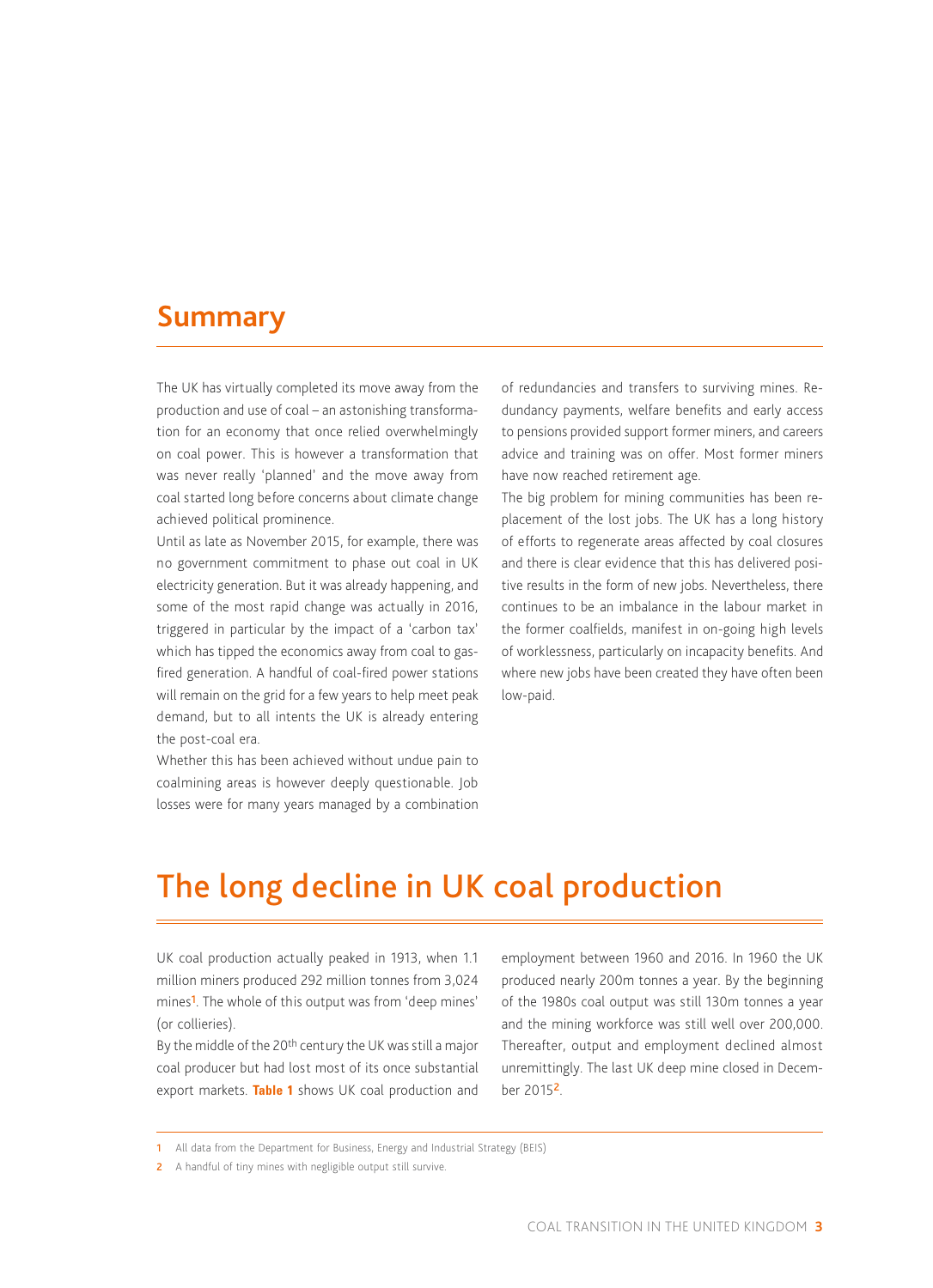|       | Total output m.t. | Deep mine m.t. | Opencast m.t. | Imports m.t. | Employment |
|-------|-------------------|----------------|---------------|--------------|------------|
| 1960  | 198               | 189            | 9             | 0            | 607,000    |
| 1965  | 192               | 183            | 9             | 0            | 455,000    |
| 1970  | 147               | 137            | 11            | 0            | 290,000    |
| 1975  | 129               | 117            | 11            | 5            | 252,000    |
| 1980  | 130               | 112            | 18            | 7            | 237,000    |
| 1986* | 108               | 90             | 18            | 11           | 91,000     |
| 1990  | 93                | 73             | 20            | 15           | 49,000     |
| 1995  | 53                | 35             | 18            | 16           | 12,000     |
| 2000  | 31                | 17             | 14            | 23           | 11,000     |
| 2005  | 20                | 10             | 11            | 44           | 6,000      |
| 2010  | 18                | 7              | 11            | 27           | 6,000      |
| 2015  | 9                 | 3              | 6             | 24           | 2,000      |
| 2016  | $\overline{4}$    | 0              | 4             | 6            | 1,000      |

**Table 1.** UK annual coal production, imports and employment, 1960-2016

*\*1985 data affected by strike. Sources: BEIS and author's estimates for 2016 based on BEIS*

There is a commonly held view that the run-down and closure of the UK coal industry was a political decision, prompted by the antipathy of Conservative governments towards the powerful miners' trade union. The political animosity was real enough, most especially during the year-long miners' strike of 1984/5, but there was never in fact an explicit UK government decision to close down the coal industry, in contrast to the situation in some other European counties. Nevertheless, it is probably fair to say that successive governments have been willing to acquiesce in this outcome.

Indeed, from 1995 onwards the UK coal industry was fully in private ownership so it was for private owners to decide whether or not to continue production. Their decisions were driven by the size of the market for coal, the costs of production and the competition from imports – the determinants of profitability. From the 1990s onwards, cheaper imports in particular, mainly from Russia but also the United States and Australia, helped drive down UK coal production. In recent decades too, little if any UK coal has been exported – a reflection of the relatively high cost of coal from UK deep mines compared to lower-cost mainly opencast coal on the world market. The UK's own opencast coal production proved somewhat more resilient than output from deep mines, reaching a peak of 20m tonnes a year in 1990, but has subsequently been squeezed by falling UK markets, competition from imports and the tough environmental and planning controls on opencast sites that are inevitable in a densely populated country.

Opencast coal production has rarely enjoyed public support in the UK and for many years proposals secured planning approval only on appeal, against the wishes of local authorities. Revisions to the planning rules in the 1990s finally began to shift the balance the other way, curbing production, so that more recent opencast mining has occurred only where it causes less disturbance – in sparsely populated parts of Ayrshire for example. In theory all opencast coal sites carry strict restoration conditions. In practice, where operators have gone bankrupt, restoration has been difficult to enforce.

What should be clear however from historical trends is that until its final phase from 2010 onwards, when green initiatives began to have a significant influence on power generation, the decline in UK coal production had little to do with policies to de-carbonise the UK economy.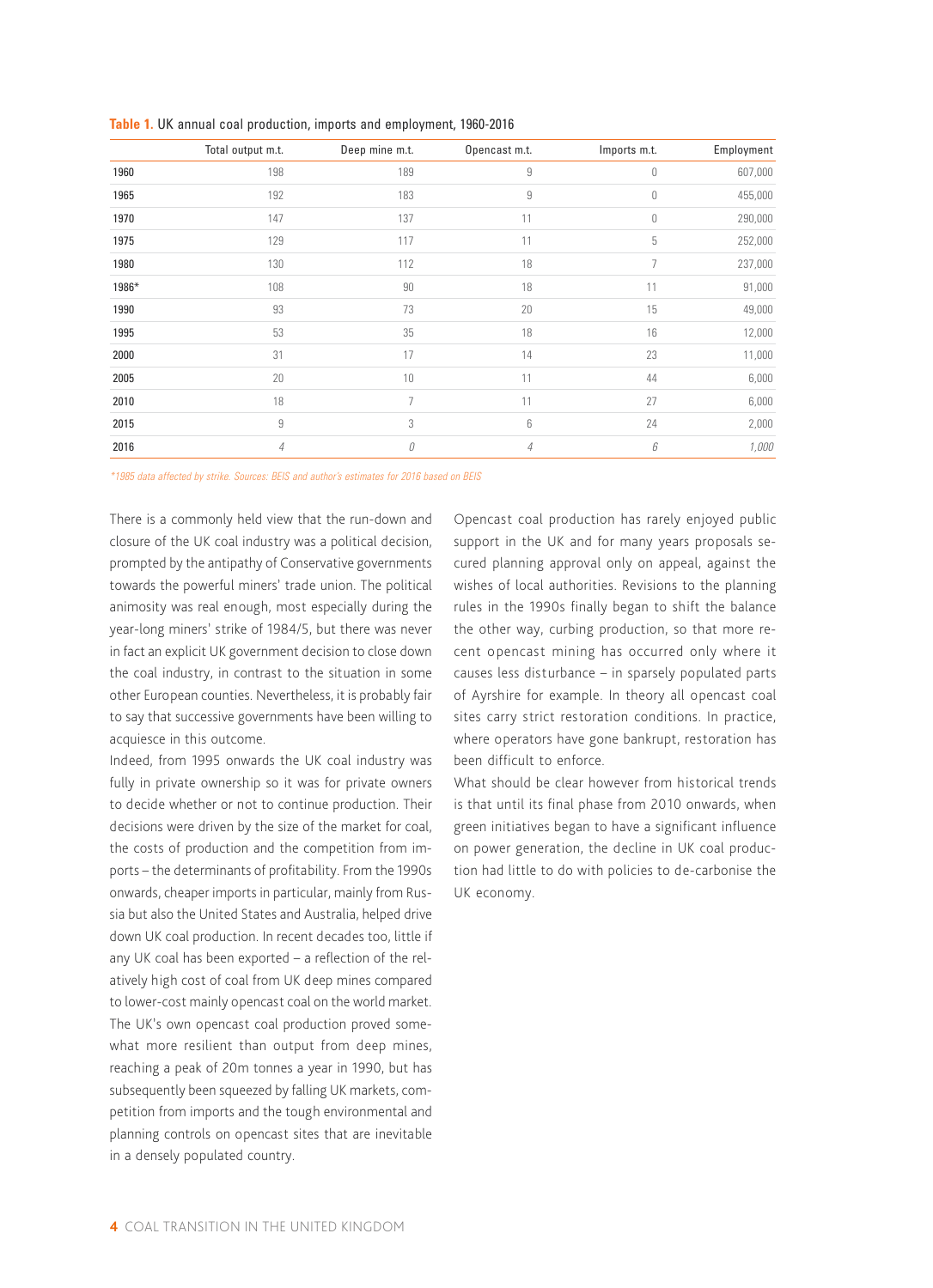### <span id="page-4-0"></span>**<sup>2</sup>**The decline in coal-fired electricity generation

The run-down in coal consumption in the UK over recent decades is intimately bound up with trends in electricity generation.

By the beginning of the 1980s, power stations had become by far the dominant market for UK coal. Other historical uses – in rail transport and domestic heating for example – had fallen to negligible levels. Beyond the power stations, only the steel industry remained a significant coal consumer, though one that has also been declining as UK steel production has fallen.

The miners' strike of 1984/5 is often regarded as a watershed and in the five years after the strike the workforce in the coal industry was cut by two-thirds but the volume of coal supplied to power stations held up at 80-90m tonnes a year. **Table 2** shows what then happened to coal consumption, from 1990 onwards, and **Table 3** shows the sources of UK electricity supply from 2000 onwards<sup>3</sup>. The 1990s, in particular the first half of the decade, saw the first big reduction in power station coal use. This was the result of the 'dash for gas', as it became known, when large numbers of new gas-fired power stations displaced coal. One immediate consequence was a big reduction in UK carbon dioxide emissions (burning gas produces

|  |  |  |  |  | Table 2. UK annual coal consumption 1990-2016 |  |
|--|--|--|--|--|-----------------------------------------------|--|
|--|--|--|--|--|-----------------------------------------------|--|

|      | Power stations m.t. | All coal consumption m.t. |
|------|---------------------|---------------------------|
| 1990 | 84                  | 96                        |
| 1995 | 59                  | 69                        |
| 2000 | 46                  | 56                        |
| 2005 | 52                  | 59                        |
| 2010 | 41                  | 49                        |
| 2015 | 29                  | 38                        |
| 2016 | 12                  | 18                        |

*Sources: BEIS and author's estimates for 2016 based on BEIS*

| Table 3. UK electricity supply, 2000-2016, percentages |  |  |
|--------------------------------------------------------|--|--|
|                                                        |  |  |

less  $CO<sub>2</sub>$  than burning coal) and the UK's experience in the 1990s has sometimes therefore been portrayed as an early achievement of climate change policy.

This interpretation is inaccurate. The 1990s dash for gas was actually triggered by the particular structure of privatisation of the UK electricity supply industry in the late 1980s. Newly-privatised electricity distributors, initially without any power stations of their own, rushed to build new gas stations, by themselves or in collaboration with partners, in order to free themselves from domination by the big newly-privatised power generators, often signing up to 'take-or-pay' contracts that locked out lower-cost coal-fired generators. If coal consumption and carbon emissions fell, as they did, it was primarily an accidental by-product of this corporate manoeuvring.

Thereafter, in the 2000s, power station coal consumption broadly stabilised. For much of the decade, coal supplied around a third of all electricity generated. Renewables remained a small contributor and the output from nuclear declined as older stations reached the end of their lives. During the 2000s most of the large coal-fired power stations were retro-fitted with equipment to reduce sulphur emissions and thereby meet EU environmental directives. The generally small, less intensively-used stations that failed to do so in effect became time-limited and gradually closed. The possibility of a new coal-fired station (at Kingsnorth) was explored but provoked opposition, and there were schemes for carbon capture and storage at the Yorkshire power stations and in Scotland that foundered because of high costs and the failure to deliver public subsidies. Yet by the end of the decade a dozen large

**3** Comparable pre-2000 data is not readily available

| $\sim$ $\sim$ $\sim$ $\sim$ $\sim$<br>. |      |     |     |         |            |         |              |
|-----------------------------------------|------|-----|-----|---------|------------|---------|--------------|
|                                         | Coal | Oil | Gas | Nuclear | Renewables | Imports | <b>TOTAL</b> |
| 2000                                    | 31   |     | 39  | 21      |            | 4       | 100          |
| 2005                                    | 34   |     | 39  | 19      | 4          |         | 100          |
| 2010                                    | 28   |     | 47  | 15      |            |         | 100          |
| 2015                                    | 21   |     | 29  | 19      | 24         | 6       | 100          |
| 2016                                    | 8    |     | 43  | 18      | 24         | ĥ       | 100          |

*Sources: BEIS and author's estimates for 2016 based on BEIS*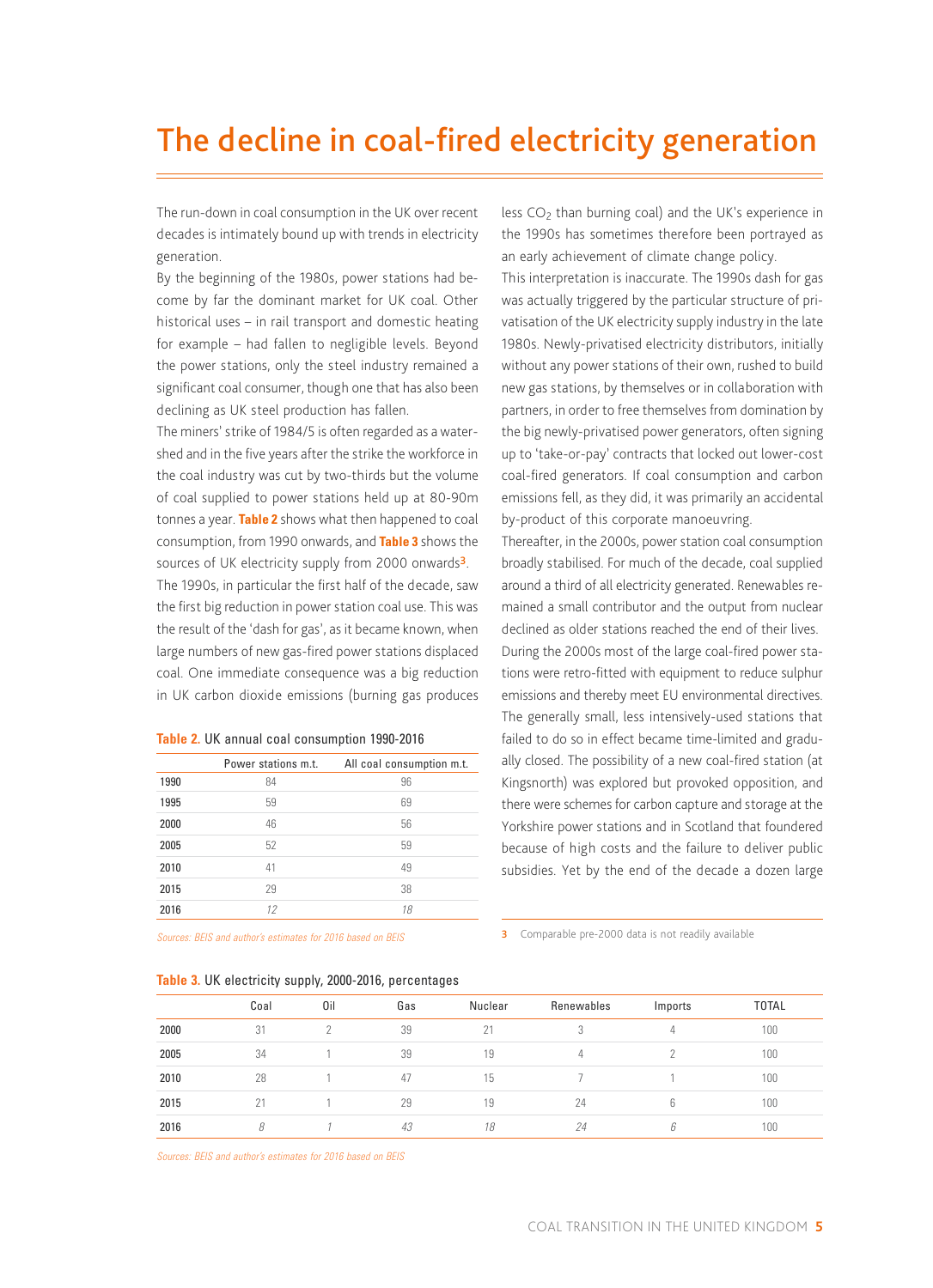coal-fired power stations still formed a key part of the UK electricity system and despite their considerable age there still remained no compelling engineering or economic reason for their run-down or closure.

The really significant change occurred after 2010, and in particular in 2016. Power station coal consumption plummeted – to 29m tonnes in 2015 and an estimated outturn of just 12m tonnes in 20164. On 12 May 2016, for twelve and half hours, coal made absolutely no contribution to Britain's power supplies. This was the first time this had happened since 1882, when the first public coal-fired generator opened in London.

The increase in output from renewables – in the UK context wind, solar and biomass – explains part of the fall in power station coal consumption. UK investment in renewables has mostly come to fruition since 2010, aided by subsidies through electricity prices. The closure since 2010 of the coal-fired power stations that failed to meet EU environmental directives also accounts for some of the fall – though coal consumption is influenced more by how much each power station is used than by the number of stations.

However, the driving factor behind the big recent decline in power station coal use is the UK's carbon tax (or 'carbon price support' as it is called formally), introduced in 2013 and subsequently escalated year-on-year. The carbon tax is levied on  $CO<sub>2</sub>$  emissions and provides a strong incentive to decarbonise electricity production, though in reality a significant motivation for its introduction was probably the substantial additional tax revenue at a time when the government was grappling with a large budget deficit.

Nevertheless, by taxing carbon emissions, coal-fired generation is disadvantaged relative to gas-fired generation because coal has a higher carbon content and because modern gas-fired power stations have a higher 'thermal efficiency' (i.e. convert a higher proportion of chemical energy into electricity). The effect, even in a period when coal prices are low, has been to flip the economics of coal and gas-fired power generation. It is now cheaper to run gas-fired power stations in preference to coal-fired stations, consigning the coal stations to a marginal role, to be brought into use only at times of peak electricity demand. In effect, the UK's remaining large coal-fired

stations have been consigned to the role occupied for many years by large and barely-used oil-fired stations. In the UK at least, coal-fired electricity generation is no longer a profitable activity. The remaining coal-fired power stations in the UK are each very big indeed – 2,000MW is the typical capacity, made up of three or four 660 or 500MW units – and they carry huge, fixed overheads. They cannot break even by operating for just a few days a year at times of peak demand. Illustrating the point, in February 2016 one operator offered to pay in excess of £30m to exit a contract to supply electricity from a big coal-fired station that it wanted to close.

Against this backdrop, the UK government announced in November 2015 that it intends to bring an end to 'unabated' coal-fired generation – that is, coal power without carbon capture and storage – by 2025, with minimal coalfired power from 2023. This may appear ambitious but in fact the UK is already four-fifths of the way there.

The challenge for the UK government is actually to keep the remaining coal-fired power stations open that long, given that the carbon tax has rendered their economics so hopeless. The coal stations are still needed – there is insufficient new generating capacity in the pipeline to offset their closure and thereby prevent power shortages at times of peak demand. Sufficient new gas-fired capacity could not be on-stream until 2022 or 2023 and the present market structure has not proved effective in delivering new projects. New nuclear will not be available until at least 2025. A step-change in the rate of construction of new renewable capacity would help but this is unlikely because of constraints in the planning system. Diesel generators are an option of questionable environmental desirability.

There has been little alternative, therefore, to issuing 'capacity contracts' to keep the remaining large coal-fired power stations on the grid, even if they are little used. Four big coal-fired power stations now have contracts that secure their future through to 2021. A further three may secure shorter-term commitments. If new gas-fired capacity, in particular, fails to come forward the coal stations may have to stay longer.

But while some UK coal-fired generation is set to survive for a few years it is nevertheless just a footnote to the big story. In the UK, coal production has all but ended, coal-fired power generation has fallen to record lows and is on the way out, and coal imports have shrunk to not much more than what is needed to keep the steel industry going.

<sup>4</sup> The estimates for 2016 are based on the percentage decline between the first two quarters of 2015 and the first two quarters of 2016 (Source: BEIS). In practice this may still overestimate coal use in 2016 because of the closure of coal-fired capacity in spring 2016.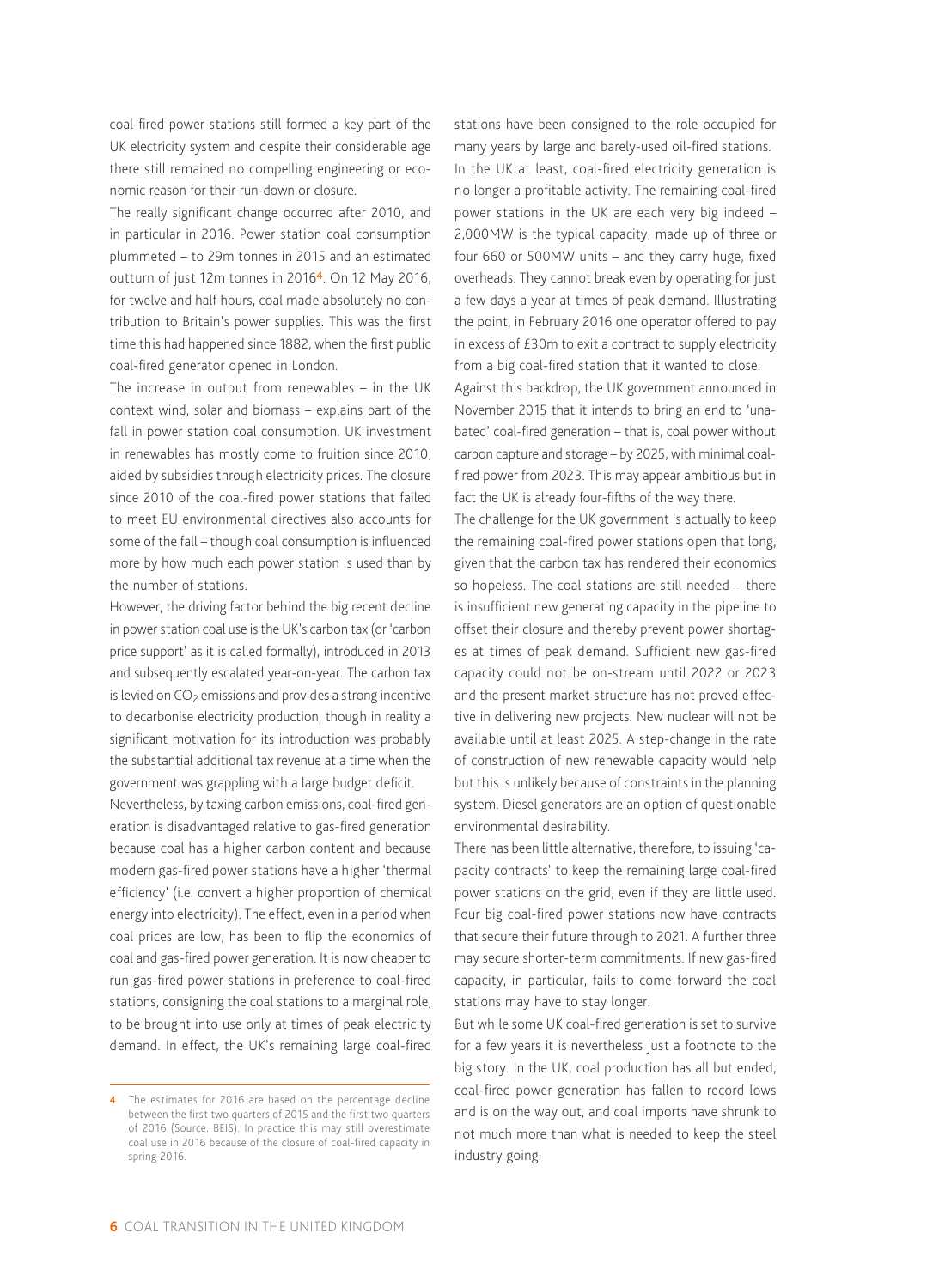### <span id="page-6-0"></span>**<sup>3</sup>**Measures to ease transition

**Table 4** summarises the measures that have been put in place to ease the transition away from coal production and consumption in the UK.

What must be kept in mind here is that this collection of measures has never added up to a 'strategy', conceived and implemented as a coherent whole to help deliver a move away from coal. Indeed, with the exception of the initiatives targeted at electricity consumers, the measures were never designed as an adjunct to climate change policy. Rather, they have evolved through time in response to political pressure and expediency. Some of the measures indeed, such as the availability of welfare benefits for redundant workers, are deeply embedded in the UK's economic model.

Because coal production and electricity generation have both been in private hands for more than two decades, and because the UK operates an essentially liberal market economy, the consequences for companies in the coal and electricity sectors have not been a significant political concern. Some coal producers, for example,

have simply been allowed to go bankrupt. Rather, the expectation has been that the companies affected will diversify away from coal. Some, in the electricity sector, were already highly diversified.

The consequences for electricity consumers have been a greater concern. In the UK, electricity prices are now higher than they would have been in the absence of 'green' measures, though by precisely how much is unclear in the context of a complex market. The cost of subsidies to renewable energy and the 'carbon tax' appear, for the most part, to be passed on to the consumer rather than absorbed by electricity companies' profits. In particular, energy-intensive industries such as steel, cement, paper, ceramics and some chemical production have complained that 'green' energy charges make production in the UK uncompetitive and encourage 'carbon leakage' – the export of production to other countries where the same or more carbon is emitted. The UK government has responded with a financial compensation scheme and more recently with exemptions from some charges. The

| Compensation<br>or grandfathering<br>(backward-looking)                                                                                                                                                                                                        | Structural<br>adjustment assistance<br>(forward-looking, narrow)                                                                                                                                                                    | Adaptive support<br>(forward-looking, broad)                                                                                                                                                         |  |  |  |
|----------------------------------------------------------------------------------------------------------------------------------------------------------------------------------------------------------------------------------------------------------------|-------------------------------------------------------------------------------------------------------------------------------------------------------------------------------------------------------------------------------------|------------------------------------------------------------------------------------------------------------------------------------------------------------------------------------------------------|--|--|--|
|                                                                                                                                                                                                                                                                | Consumers/households                                                                                                                                                                                                                |                                                                                                                                                                                                      |  |  |  |
| Energy intensive industries compensated for, then<br>exempted from, selected green charges on electricity<br>prices                                                                                                                                            | Subsidy, now much reduced, for installation<br>of solar panels on domestic and commercial<br>properties                                                                                                                             | Advice on energy efficiency                                                                                                                                                                          |  |  |  |
|                                                                                                                                                                                                                                                                | Workers                                                                                                                                                                                                                             |                                                                                                                                                                                                      |  |  |  |
| Lump-sum redundancy payments for miners, varying in<br>value through time but typically worth 6-12 months'<br>wages<br>State unemployment benefits and (in many other<br>cases) incapacity benefits<br>Other welfare benefits                                  | Employment and training advice for ex-miners<br>in the first 6-12 months following redundancy                                                                                                                                       | On-going but declining government funding<br>for the Coal Industry Social Welfare<br>Organisation                                                                                                    |  |  |  |
| Communities                                                                                                                                                                                                                                                    |                                                                                                                                                                                                                                     |                                                                                                                                                                                                      |  |  |  |
| Revenue Support Grant system compensates local<br>authorities for loss of property tax revenue following<br>closure of mines and power stations                                                                                                                | Government-funded colliery site reclamation<br>programme<br>EU Structural Funds target mining areas<br>Assisted Area status for coalmining areas<br>under UK regional policy<br>Infrastructure investment in former mining<br>areas | Government financial support for<br>community projects from Coalfields<br><b>Regeneration Trust</b><br>Lottery funding for heritage and community<br>projects<br>Funding for national mining museums |  |  |  |
| Corporations                                                                                                                                                                                                                                                   |                                                                                                                                                                                                                                     |                                                                                                                                                                                                      |  |  |  |
| Coal industry state-owned up to 1994 and financial<br>losses absorbed by Exchequer<br>Limited subsidy under EU rules to private coal<br>producers in late 1990s<br>Inherited liabilities on miners' health compensation<br>and on environment met by Exchequer | Market economy allows corporate<br>diversification (e.g. coal power generators<br>move into gas, mining companies into property<br>development)                                                                                     | Low tax, low regulation environment                                                                                                                                                                  |  |  |  |

#### **Table 4.** Transition strategies — Typology (UK)

*Source: Table content by the author(s). Table concept by Fergus Green.*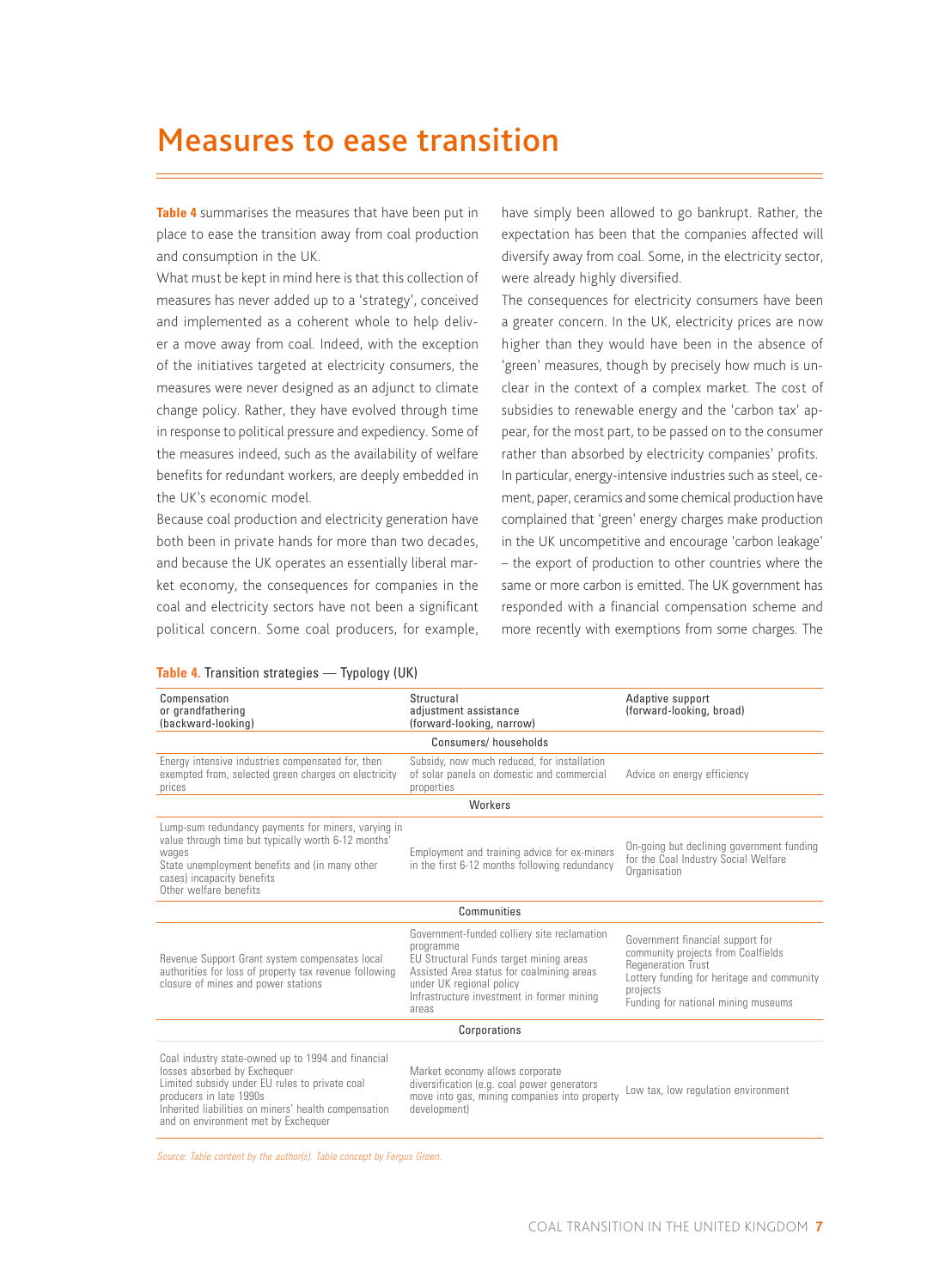concessions to date have however been half-hearted, failing for example to offset the impact of the carbon tax on electricity prices. The UK's energy intensive industries still have legitimate concerns about the consequence of decarbonisation for their commercial viability.

But in the UK the primary concern arising from the move away from coal has been for the workers affected and the places in which they live. More specifically, it has been for ex-miners and former mining communities because the coal-fired power station that closing are far less numerous than the closed collieries and employ fewer workers<sup>5</sup>. The UK's former coalfields are a substantial part of the country with a combined population of 5.5 million, or about 9 per cent of the entire population. They are too large a component of the country to be willingly abandoned and they have traditionally had a strong voice though the trade union movement and the Labour Party. Three points about their local economies are worth logging by way of background.

First, the problems arising from colliery closures extend back a very long way in the UK, at least to the inter-war years when policies were first developed to bring new jobs to what were then called 'depressed areas' – many of them coalfields. From the late 1940s onwards, the UK has had regional policies of varying strengths to promote new economic activities in areas affected by job loss. Well before climate change became a concern, most of the UK coalfields had long had in place measures to strengthen their economies.

Second, the UK is a relatively densely populated country with high car ownership. This means that, with a few exceptions, most UK coalfield communities are not unduly remote or isolated. Within reason, there has been the opportunity to commute to nearby towns and most former mining communities function as part of wider sub-regional economies.

Third, the coal industry was never the sole employer in the UK coalfields. By the last third of the 20th century, in most areas coalmining took place alongside other activities, if not in the same town or village then nearby. At the beginning of the 1980s, around a quarter of all men in employment and living in the UK coalfields worked in the coal industry<sup>6</sup>. In parts of South Yorkshire the proportion was as high as 70 per cent but in Lancashire and North Staffordshire, where coalmining took place in a more urban context, it was around 10 per cent. Even so, the disappearance of a quarter of a million coalmining jobs since the early 1980s, from places where the industry was a large and sometimes dominating employer and where there had mostly been a long history of unemployment and job loss, was always going to be a cataclysmic blow to local communities.

For the ex-miners themselves the blow was softened by lump-sum redundancy payments, generally going well beyond the statutory minimum. Advice on alternative employment and training was also provided, initially by British Coal Enterprise (an offshoot of the then state-owned coal company) and latterly by government working in partnership with the private coal companies. In practice this often consisted of little more than careers advice and signposting to local job vacancies. A minority were funded on training courses, generally of short duration, to help them move into industries such as construction and haulage.

During the 1980s and 90s, when the biggest job losses occurred, the closures were usually managed so that those who preferred redundancy were allowed to leave while those who wanted to stay in the industry were transferred to mines that remained open, usually within commuting distance. This broke down as the mines became fewer in number and the opportunities to move dwindled, and 'voluntary' is perhaps not an apt description for redundancies that often happened under duress. It was however a model that served management well by easing the resistance to closures. In effect, redundancy generally happened to the miners most willing to acquiesce in this outcome. In practice, an older generation of miners mostly left the industry and with the support of welfare benefits, redundancy money and perhaps early access to a coal industry pension left the labour market altogether. Younger workers stayed on for longer or when they did leave the industry they often moved into other work, though not always as well paid. The miner who lost his job in the 1980s or 90s has typically now reached state pension age. The men made redundant in the more recent closures have mostly been older too, sometimes not far off retirement, having moved from mine to mine over twenty or thirty years.

So the ex-miners themselves have not been the heart of the problem. Rather, in the UK it has long been recognised that if large numbers of jobs are lost from an area it creates a job shortfall in the local labour market that has

<sup>5</sup> A typical large coal-fired power station in the UK employs around 500 on site, including contractors.

<sup>6</sup> C Beatty, S Fothergill and R Powell (2007) 'Twenty years on: has the economy of the UK coalfields recovered?', *Environment and Planning A*, vol. 39, pp. 1654-1675.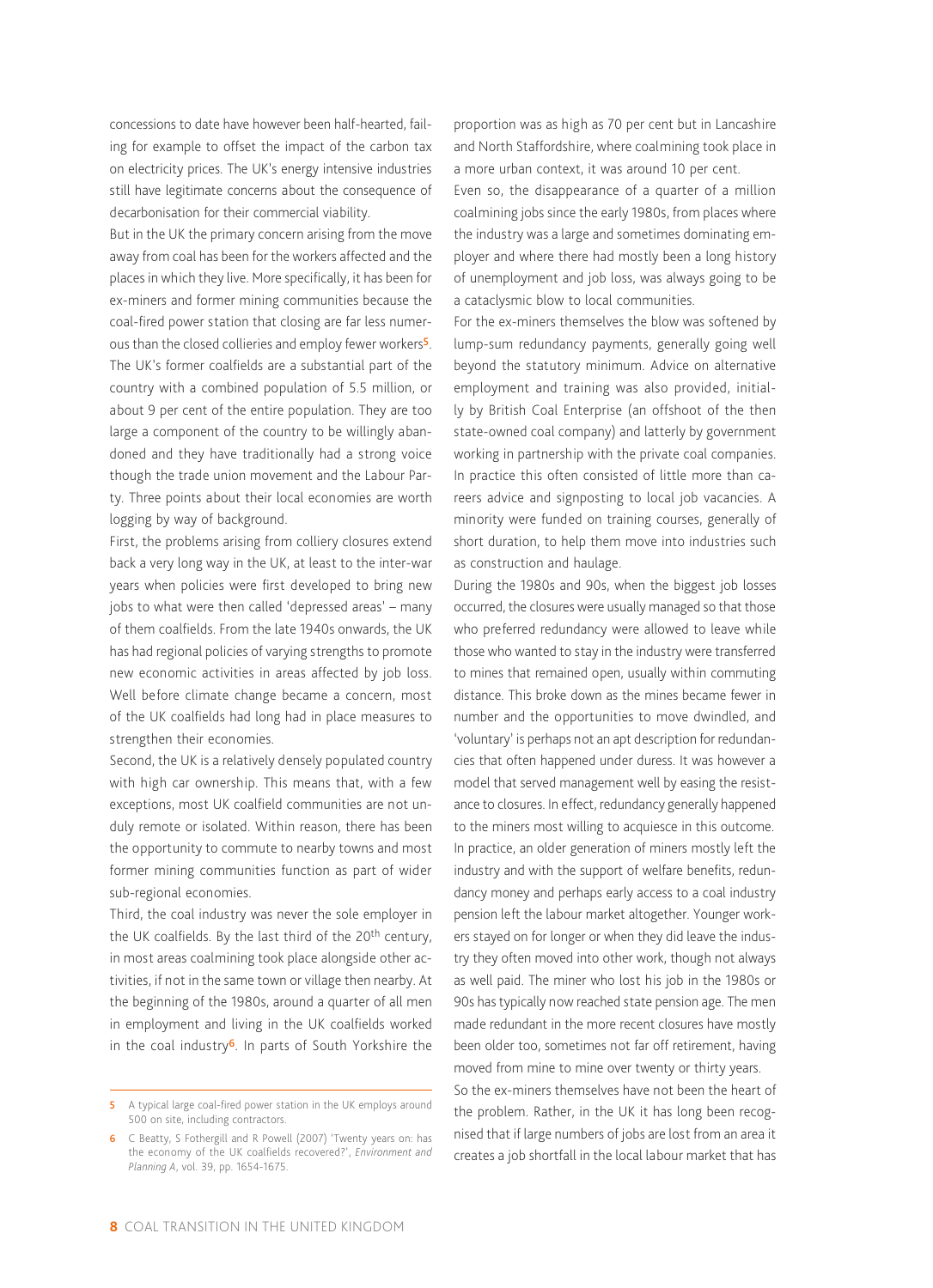<span id="page-8-0"></span>the potential to persist over many years. The ex-miner may find new work, but if there are not enough jobs in total he will often do so at the expense of another local jobseeker, thereby transferring unemployment from one individual to another. A father may welcome redundancy as his employer closes, but that job is no longer available for his son or daughter.

In the UK the prime focus has therefore been on the regeneration of the economy of the former mining areas. A raft of measures have been in put in place by central and local government and indeed by the European Union, though not in any way automatically. These are initiatives that were sometimes hard-won and the result of sustained political pressure, notably from the national association of local authorities in Britain's coalmining areas<sup>7</sup>. The Coalfields Task Force, established in 1997 by the in-coming Labour Government and reporting the following year $\frac{8}{3}$ , gave an important one-off boost to coalfield regeneration efforts.

Since the 1990s, the four most significant coalfield regeneration measures have been:

• Colliery site reclamation. This has been about bringing land back into productive use for housing and industry as well as cleaning up the environment. The programme in England<sup>9</sup> covered 107 former coal sites, involved more than £800m in public funding up-front (£400m after revenue from sales) and levered-in in excess of £2bn in private sector investment.

- **EU Structural Funds.** The EU has part-financed a vast range of regeneration schemes in the UK's less prosperous areas, including investment in infrastructure, training and business support. The former coalfields have been major beneficiaries and the former South Wales coalfield presently still benefits from top-priority 'Less Developed' region status.
- Assisted Area status. This enables the UK government and the devolved administrations, working within EU state aid rules, to provide financial support to companies towards the cost of investments that create or protect jobs in less prosperous areas like the former coalfields. It has proved a key tool in delivering inward investment.
- **Infrastructure investment**. This includes investment by the UK government, devolved administrations, development agencies and local authorities in new roads and in new commercial and industrial sites, and has generally been a pre-condition to new economic development in former mining areas where the previous infrastructure was geared to the coal industry. There have in addition been a number of initiatives to help rebuild the social fabric of mining communities, where the coal industry and the facilities it provided were once the focus of daily life. The initiatives include the Coalfield Regeneration Trust, a government-funded grant-giving body which has disbursed around £150m to community projects.

### **<sup>4</sup>**Has coalfield regeneration worked?

Experience demonstrates that the UK coalfields are not beyond economic, social and environmental regeneration. The evidence on employment for example is that while the number of jobs in the coal industry fell by 225,000 between 1981 and 2008 in the English and Welsh coalfields, the number of male jobs in other sectors in the same places increased by 180,000<sup>10</sup>. This is clear evidence of successful economic regeneration.

At the local level the situation is more complex. Some former coalfield areas have more than made up for the loss of mining jobs. This tends to be true of the smaller coalfields in Kent and parts of the Midlands where the number of jobs lost was lower and where the surrounding economy is relatively prosperous. In South Wales, Ayrshire and Northumberland – all more remote – job replacement has been less impressive.

- 8 Coalfields Task Force (1998) *Making the Difference: the Coalfields Task Force report*, DETR, London.
- 9 Scotland and Wales have operated their own schemes of land reclamation
- 10 M Foden, S Fothergill and T Gore (2014) *The State of the Coalfields*, CRESR, Sheffield Hallam University

<sup>7</sup> The Coalfield Communities Campaign (CCC) was formed in 1985 by local authorities in Britain's mining areas to press for regeneration funding and support in the wake of coal job losses. In 2007 CCC became the largest component of a new, wider local authority association, the Industrial Communities Alliance, which continues to press for regeneration.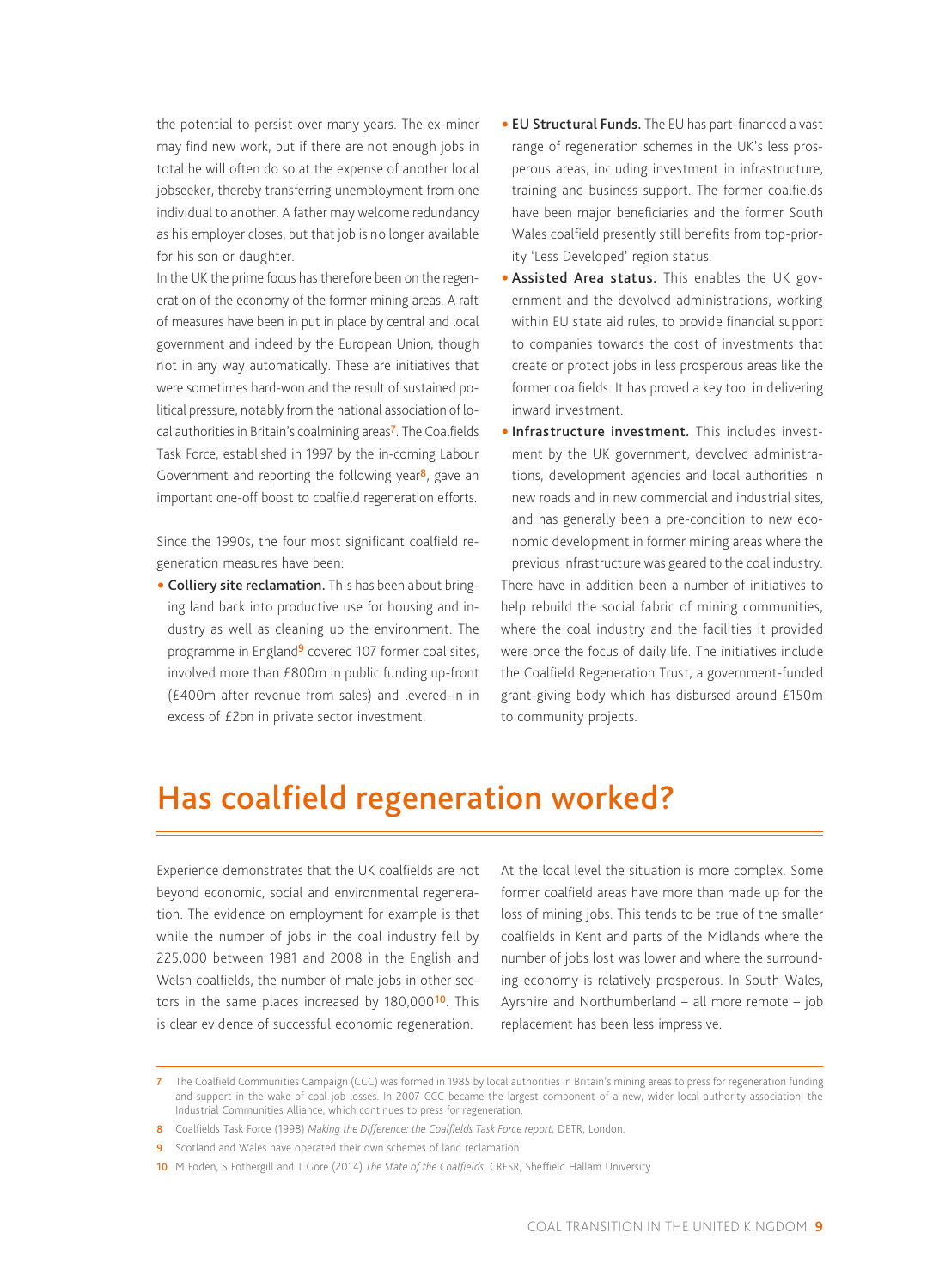Additionally, many of the new jobs are less well-paid and often less secure than the jobs in the mines. This is particularly noticeable in the large former coalfield straddling Yorkshire, Nottinghamshire and Derbyshire, where a central location within Britain has attracted large numbers of national distribution centres and warehouses, many onto former colliery sites. Low pay is also noticeable in the places around the country where work in call centres has replaced the mines. Median earnings in the UK's former coalfields are on average 7-8 per cent lower than the national average, and 20-25 per cent behind the level in London and the South East, the most prosperous part of the country<sup>11</sup>. Coalmining itself was typically one of the best paid of all manual jobs in the UK, so its loss has been felt more acutely than these figures suggest.

The number and quality of replacement jobs is however only part of the story. The problem is that even before the coal job losses started in earnest in the 1980s, these areas already suffered from high unemployment, at least in part because of previous mining job losses. Additionally, their economies needed to grow to absorb the additional labour supply arising from an increase in the population of working age, rising labour market participation among women and, more recently, international in-migration. The evidence is that the UK's coalfield economies have failed to grow fast enough and that on a whole range of socio-economic indicators they still lag badly behind regional and national averages<sup>12</sup>. Claimant unemployment – the number out-of-work claiming unemployment benefits – is a poor guide. Claimant unemployment is actually lower now in mining areas than when the mines were working, which is sometimes used to argue that the job shortfall has been eliminated but is in fact profoundly misleading.

What has actually happened in response to coal job loss – and in response to industrial job loss elsewhere in the UK as well – is that large numbers of working age men and women have been diverted out of the labour market altogether into 'economic inactivity'. In particular, they have been diverted from unemployment benefits onto incapacity benefits and in effect have become 'hidden unemployed'. These are men and women with health problems or disabilities who could have been expected to be in work in a fully employed economy but in difficult labour market like the former coalfields have been parked on incapacity benefits instead.

The scale of this diversion is remarkable and the for-

mer coalfields are the epicentre of the phenomenon<sup>13</sup>. Across Britain as a whole in 2016, 2.5m adults of working age were out-of-work on incapacity benefits (these days Employment and Support Allowance) compared to just 800,000 claiming unemployment benefits. In the former coalfields, the incapacity claimant rate averages between 8 and 9 per cent of all adults between the ages of 16 and 6414, peaking at 11 per cent in the large South Wales coalfield. This compares with a national average of 6 per cent, and a claimant rate as low as 3 per cent in the most prosperous parts of the UK.

The former coalfields have above average levels of incapacitating ill health, not least because of higher exposure to the damaging effects on health of working in the coal industry. However, this cannot explain the high numbers out-of-work on incapacity benefits, not least because so many of the ex-miners themselves have now reached state pension age and therefore dropped out of the incapacity numbers. Also, it is striking that the surge in incapacity numbers only happened after the pit closures, whereas when the pits were still working the numbers were far lower and far more men were actually exposed to the ill-effects of working in the industry, especially in an era when the standards of health and safety in the mines were lower.

The point is that job loss from the UK coal industry has resulted in near-permanently higher worklessness in the former coalfields, but mostly not in conventional forms. Initially much of the withdrawal from the labour market onto incapacity benefits was among the ex-miners themselves. As they gradually reached state pension age, normal competitive forces in difficult labour markets like the coalfields, where there have not been enough jobs to absorb all the potential workforce, have then squeezed out substantial numbers of men and women in the generations behind them.

Ill health or disability is not necessarily a bar to employment but it is one of the great discriminators in the labour market, helping to determine who works and who doesn't. If ill health or disability sits alongside poor qualifications, advancing age and low-grade work experience, the chances of finding and keeping work are slim,

12 M Foden, S Fothergill and T Gore (2014) op. cit.

14 M Foden, S Fothergill and T Gore (2014) op. cit.

<sup>11</sup> M Foden, S Fothergill and T Gore (2014) op. cit.

<sup>13</sup> See for example C Beatty and S Fothergill (2005) 'The diversion from 'unemployment' to 'sickness' across UK regions and districts', *Regional Studies*, vol.39, pp. 837-854.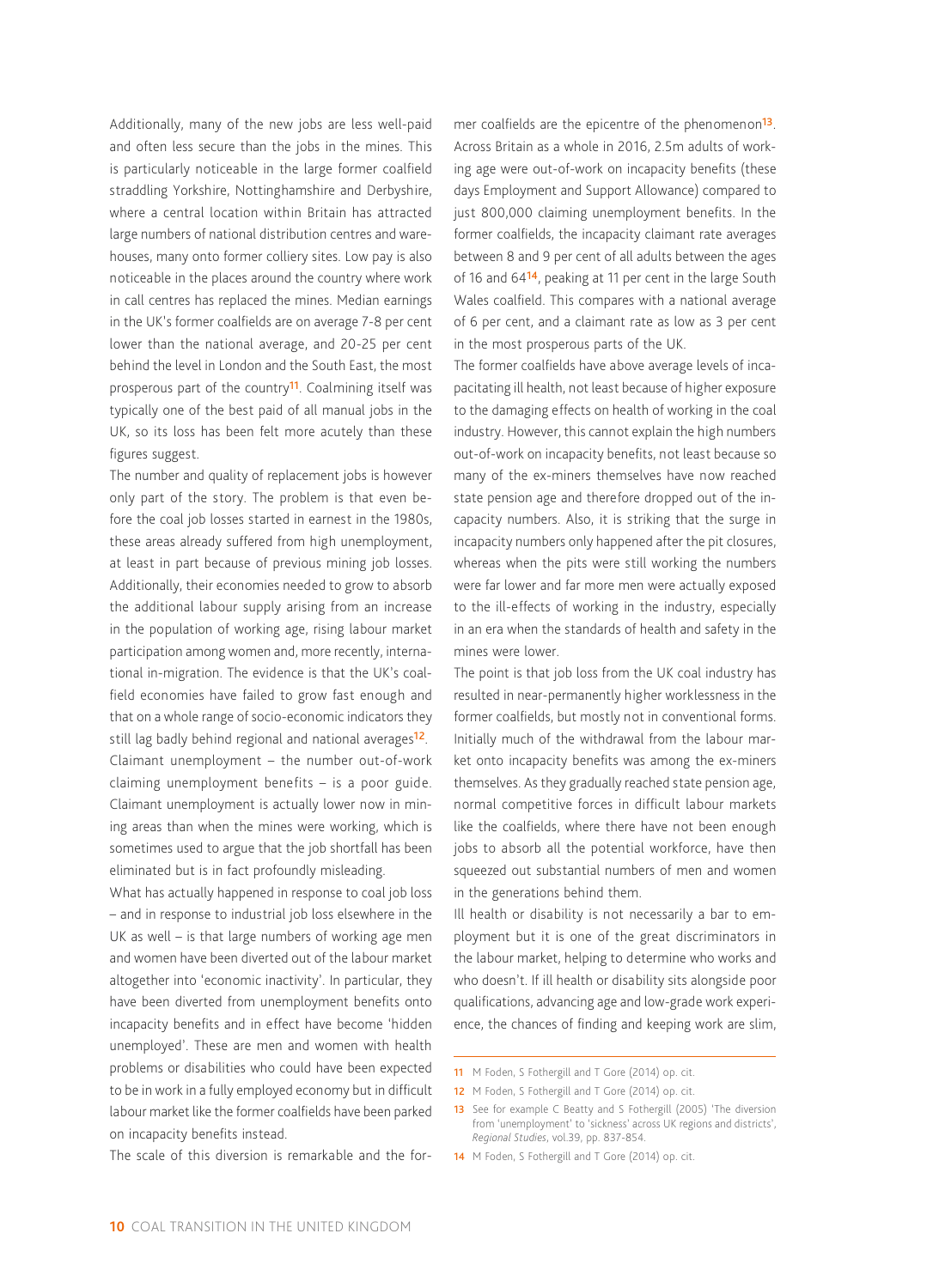<span id="page-10-0"></span>especially in a difficult labour market. In the former coalfields, these men and women, mostly now with no direct connection to the coal industry, have been diverted onto incapacity benefits. They have mostly give up looking for work – a seemingly hopeless task – and become classified as 'economically inactive'. In the former coalfields of England and Wales, the number of working age men who are 'economically inactive' is still 150,000 higher than at the start of the 1980s<sup>15</sup>.

A number of other statistics<sup>16</sup> underline the continuing employment shortfall:

15 M Foden, S Fothergill and T Gore (2014) op. cit. 16 M Foden, S Fothergill and T Gore (2014) op. cit.

- $\bullet$  In every individual UK coalfield the 'job density' the ratio between the number of jobs in the area and the number of working age residents – is below the GB average
- Across the UK coalfields as a whole in 2012 there were just 50 jobs for every 100 residents of working age
- $\bullet$  In the larger coalfields, the employment rate the share of adults of working age with jobs – is 5-10 percentage points below the level in South East England
- The business stock and the business formation rate in the coalfields are both well below the national average What all this evidence tells us is that although economic regeneration in the UK's former coalfields has proved possible, the task is far from complete.

### **<sup>5</sup>**Lessons from the UK experience

There are inevitably aspects of the UK's move away from coal that are unique to the UK and offer little guidance to other countries. In particular, the decline in UK coal production and use clearly long pre-dates widespread concern over climate change. Except perhaps in its final stage, the decline and fall of UK coal has not been driven by climate change policy. That said, there are probably four key lessons from the UK experience.

First, the UK demonstrates that it is possible for a large, mature economy to move away from coal. That the UK should have done so or, more accurately, should be on the brink of doing so, is all the more remarkable because the UK's industrialisation from the 18th century onwards was so heavily dependent on coal. In electricity generation, this dependence on coal lasted until quite recently. Second, the UK shows that electricity markets can be structured to deliver a shift away from coal. This happened first in the 1990s 'dash for gas' and latterly as a result of subsidies to renewables and the 'carbon tax'. The shift from coal in power generation has taken place despite low coal prices (in recent years in the UK, low prices for imported coal) and in the context of privately-owned energy companies and remarkably little central planning. The 'carbon tax' has arguably been the single most important factor because it has so dramatically shifted the terms of competition between coal and gasfired power stations. That this tax would have such a major impact so quickly was perhaps not widely foreseen. Its radical impact has however been possible only because the UK has access to substantial gas supplies, because the UK had a substantial cohort of existing gasfired power stations that could be used more intensively, and because UK consumers have been able to absorb the resulting higher electricity prices.

Third, the UK shows that coal industry redundancies can be managed sensibly. Let us be clear here: the job losses from the UK coal industry still caused immense distress and could have been handled far better. More forward planning and longer notice of closure would have helped a great deal. Nevertheless, the process whereby some miners opted for redundancy while others transferred to surviving mines worked very effectively for a number of years and the financial package available to ex-miners – redundancy payments, welfare benefits and pensions – averted much of the worst hardship.

Fourth, the UK shows that rebuilding the economy of former mining communities takes a long time. The rebuilding is necessary because the problem does not disappear when the ex-miner himself finds a new job, moves away or retires. The disappearance of the coal industry leaves a big hole in local economies. The UK probably has a longer engagement in coalfield regeneration than anywhere else in the world, yet the task remains unfinished. The lesson is that there is no quick fix.